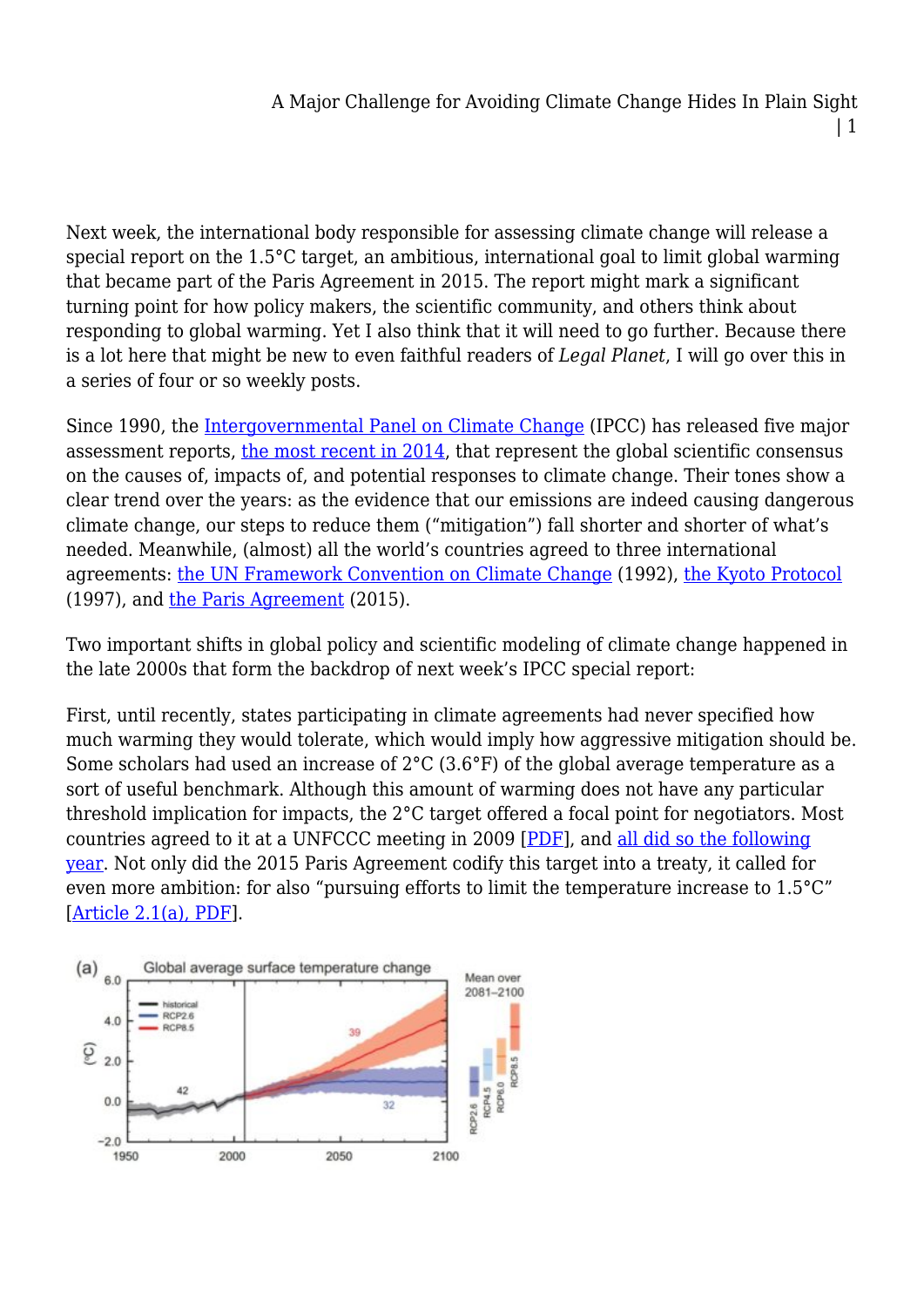## | 2

## *Expected warming through 2100 under the four RCPs. Source: IPCC AR5 WG1 SPM Fig7a.*

Second, in the late 2000s, researchers affiliated with the IPCC developed a new set of scenarios to guide policy making [\[PDF\]](https://www.ipcc.ch/pdf/supporting-material/expert-meeting-ts-scenarios.pdf). With global emissions growing and accumulating through the 2000s, scientists found it almost impossible to construct a scenario in which warming would be expected to stay below 2°C through mitigation alone. Some modelers began to incorporate additional ways to remove carbon dioxide from the air. Although they had long considered reforestation a means of absorbing carbon, these modelers went further by proposing *negative emissions technologies*. Specifically, these scientists suggested that we could grow certain plants, which remove carbon from the air, for use as biofuels. When we burn these to generate electricity, we could capture and store the resulting carbon dioxide. Through such "bioenergy with carbon capture and storage" (BECCS), almost any warming target could be met, at least in the models.

The IPCC's resulting set of four scenarios – called [the Representative Concentration](https://link.springer.com/article/10.1007/s10584-011-0148-z) [Pathways](https://link.springer.com/article/10.1007/s10584-011-0148-z) – include one that would most likely keep warming to less than 2°C, and one that might, but probably not. These two scenarios, especially the former, assume the rapid expansion and use of BECCS at enormous scales. In fact, the quantities of BECCS in the two scenarios are so great that it is uncertain whether it could actually be done, and if so, what the secondary impacts would be. For example, growing crops for bioenergy would require arable land, which would [compete with agriculture and likely push up food prices.](http://iopscience.iop.org/article/10.1088/1748-9326/11/9/095004/meta) What's more, BECCS is not well-tested, and is presently being undertaken only at [a demonstration](https://www.carbonbrief.org/analysis-negative-emissions-tested-worlds-first-major-beccs-facility) [scale](https://www.carbonbrief.org/analysis-negative-emissions-tested-worlds-first-major-beccs-facility). The 2014 IPCC report came with a warning of uncertainty, challenges, and risks for BECCS – one that was literally in bold letters [[page 12, PDF\]](http://www.ipcc.ch/pdf/assessment-report/ar5/wg3/ipcc_wg3_ar5_summary-for-policymakers.pdf).